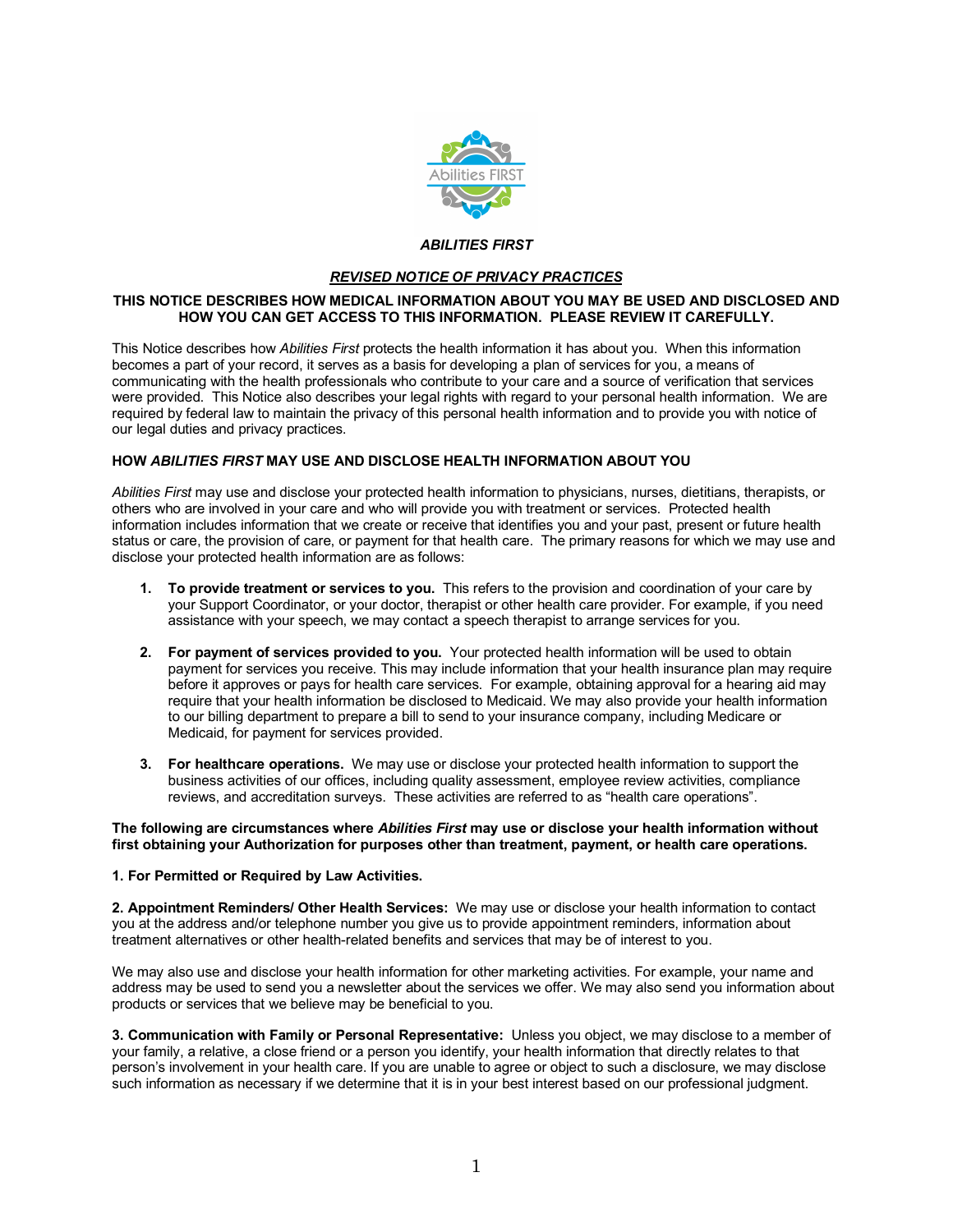In the event of your death, we may share your health information with family members and others who were involved in your care, unless you have previously expressed your wish that we not do so**.** 

**4. Emergencies:** We may use or disclose your health information in an emergency treatment situation. If this happens, we shall try to obtain your consent as soon as reasonably practicable after the delivery of treatment.

**5. Communication Barriers:** We may use and disclose your health information if we attempt to obtain consent from you but are unable to do so due to substantial communication barriers and we determine, using professional judgment, that you intend to consent to use or disclosure under the circumstances.

**6. Public Health:** As required by law, we may disclose your health information to a public health or legal authority charged with preventing or controlling disease, injury or disability. For example, we may be required to disclose the fact that you have a communicable disease.

**7. Health Oversight:** We may disclose health information to a health oversight agency for activities authorized by law, such as audits, investigations, and inspections. Oversight agencies include government agencies that oversee the health care system, government benefit programs, other government regulatory programs and civil rights laws.

**8. Abuse or Neglect:** We may disclose your health information to the governmental entity or agency authorized to receive such information if we believe that you have been a victim of abuse, neglect or domestic violence.

**9. Food and Drug Administration:** We may disclose your health information to a person or company required by the Food and Drug Administration to report adverse events, product defects or problems, biologic product deviations, track products; to enable product recalls; to make repairs or replacements, or to conduct post marketing surveillance.

**10. Legal Proceedings:** We may disclose health information in response to an order of a court or administrative tribunal.

**11. Law Enforcement:** We may disclose limited health information for law enforcement purposes to identify or locate a victim, suspect, fugitive or material witness, a missing person, or for reporting a crime that occurred on our property or that may have caused a need for emergency services.

**12. Coroners, Funeral Directors, and Organ Donation:** We may disclose health information to a coroner or medical examiner for identification purposes, determining cause of death or for the coroner or medical examiner to perform other duties authorized by law. We may also disclose medical/health information to a funeral director to permit the funeral director to carry out his lawful duties. We may disclose such information in reasonable anticipation of death. Health information may be used and disclosed for cadaveric organ, eye or tissue donation purposes.

**13. Workers' Compensation:** Your health information may be disclosed by us as authorized to comply with workers' compensation laws and other similar legally-established programs.

**14. Serious Threat to Health or Safety:** We may use or disclose health information if we believe in good faith that it is necessary to lessen or prevent a serious and imminent threat to the health and safety of a person or the public.

**15. Specialized Government Functions:** Your personal health information may be disclosed to other entities that are covered by this law that are government programs providing public benefits. For example, we may share information with the Department of Social Services to determine your spenddown requirements, or with the Department of Health and Senior Services to coordinate care for a child with special health needs.

**16. Inmates:** If you are an inmate of a correctional institution or in the custody of law enforcement, we may release health information about you as may be necessary for the institution to provide care to you, to protect your health and safety or the health and safety of others, or for the safety and security of the institution.

**17. Immunization Records:** We may disclose proof of immunizations to schools; however, we will seek to obtain the written or oral agreement of the parent, guardian, emancipated minor, or person acting in loco parentis.

**The following are circumstances where** *Abilities First* **may use or disclose your health information only after obtaining your authorization.**

**1. Most Uses and Disclosures of Psychotherapy Notes:** Psychotherapy notes are notes recorded by a mental health professional documenting or analyzing the contents of conversation during a private counseling session or a group or family counseling session that are kept separately from the rest of your health record. These notes will typically not be used or disclosed without your Authorization. However,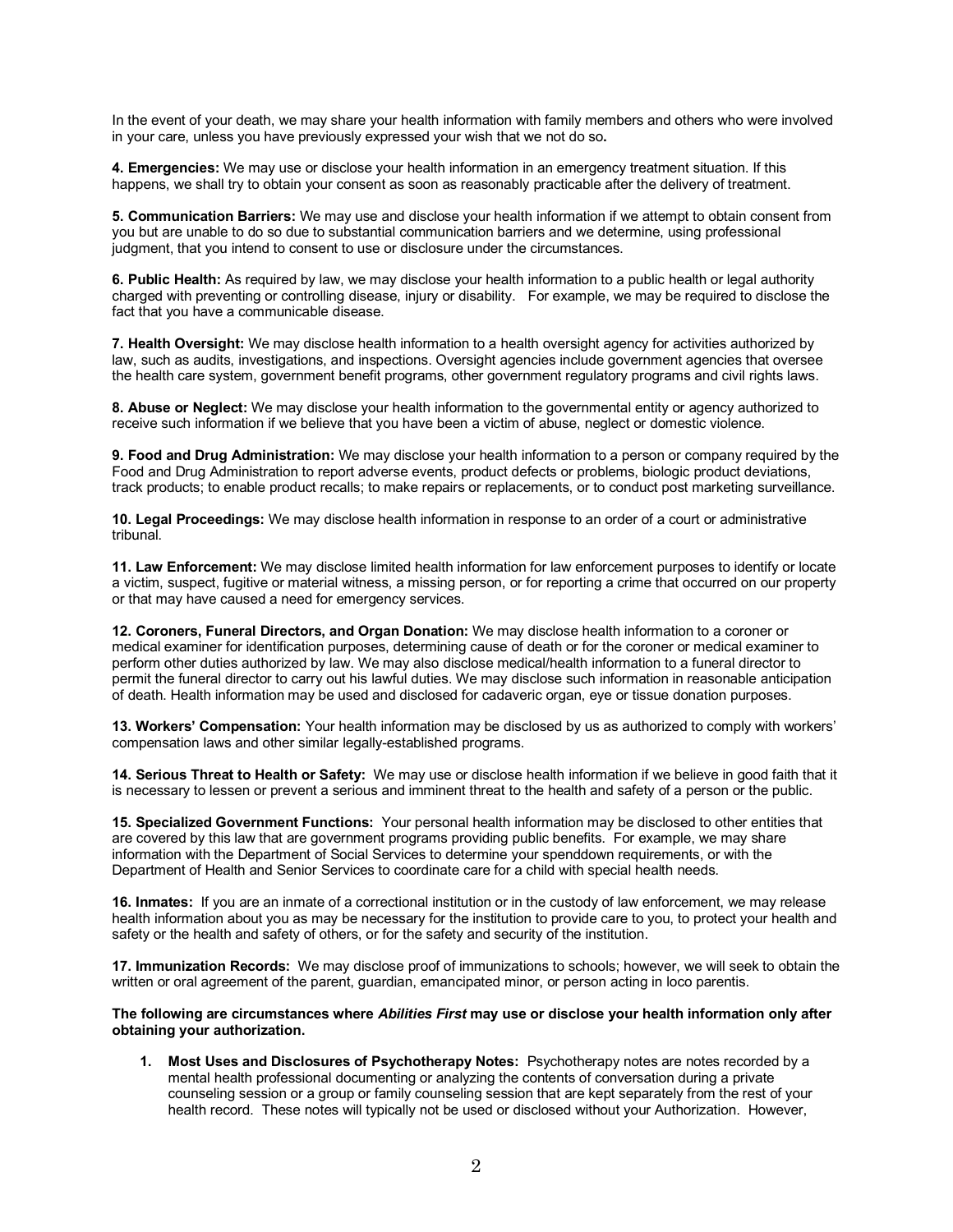psychotherapy notes do not include medication prescription and monitoring, the times of your counseling session, the type of treatment furnished, results of tests, or a summary of your diagnosis, functional status, treatment plan, symptoms, prognosis and progress, which are subject to restrictions that apply to the use or disclosure of those records.

**2. Marketing:** If *Abilities First* wants to include a photograph of you or to obtain a quote from you for inclusion in the Agency's annual report, or on its website, or in other media presentations, we will ask for your Authorization to do so.

#### **3. Communication with Others Who May Not Be Covered by the Federal Privacy Law:**

- a. To refer you to other agencies that may be able to provide services that you express an interest in receiving such as Vocational Rehabilitation, and other Service Providers.
- b. To provide your attorney with information you would like to share with him/her.
- c. To communicate with the public schools to coordinate school-related goals with your plan of care.
- d. To discuss your needs with a member of the Missouri General Assembly for the purpose of education related to funding for programs.

**You may revoke an authorization, in writing, at any time except to the extent that we have already taken action in good faith relying on the authorization. Any other uses and disclosures not specified in this Notice require an authorization.** 

#### **YOUR RIGHTS REGARDING PROTECTED HEALTH INFORMATION ABILITIES FIRST MAINTAINS ABOUT YOU**

Following is a statement of your rights and how you may exercise these rights.

**You have the right to inspect and copy your protected health information.** You may inspect and obtain a copy of health information about you that is contained in a designated record set for as long as we maintain the health information. A "designated record set" contains medical and billing records about you that we maintain and any other records that we use for making decisions about you. You may be charged a fee for the costs of copying, mailing or other such costs associated with your request. *Under federal law, however, you may not inspect or copy the following records; psychotherapy notes; information compiled in reasonable anticipation of, or use in, a civil, criminal, or administrative action or proceeding, and health information that is subject to law that prohibits access to health information.* If your request for access is denied, you may request that the decision be reviewed. Requests for access should be directed *in writing* to the Privacy Officer listed in this notice.

If the protected health information that you are requesting to copy is maintained electronically, you may request an electronic copy of such information and we will provide you with access in the electronic form and format requested if it is readily producible in such form and format. If it is not, we will produce it in a readable electronic form and format as we mutually agree. We will act on your request within 30 days of receipt, unless it becomes necessary to request an additional 30-day extension. We will let you know the reason for the delay and the expected date of completion.

If you request transmittal of an electronic copy of your health information to another person, you must designate in a written document signed by you the person to receive such information and where to send the information.

*Abilities First* may charge a reasonable cost-based fee for the supplies to create a paper copy or portable electronic media, the cost of postage in you want the portable media mailed to you. There are no fees for handling and retrieval.

**You have the right to request a restriction of your health information.** This means you may ask us not to use or disclose any part of your health information for the purposes of treatment, payment or healthcare operations. You may also request that any part of your health information not be disclosed to family members or friends who may be involved in your care or for notification purposes as described in this Notice of Privacy Practices. Your request must state the specific restriction requested and to whom you want the restriction to apply. We are not required to agree to a restriction that you may request, except as stated below. If we believe it is in your best interest to permit use and disclosure of your health information, your health information will not be restricted. If we do agree to the requested restriction, we may not use or disclose your health information in violation of that restriction unless it is needed to provide emergency treatment. *To request a restriction, you must make your request in writing.* You must tell what information you want to restrict; whether you want to limit our use, disclosure or both; and to whom you want the restrictions to apply. We will not agree to restrictions on uses or disclosures that are legally required.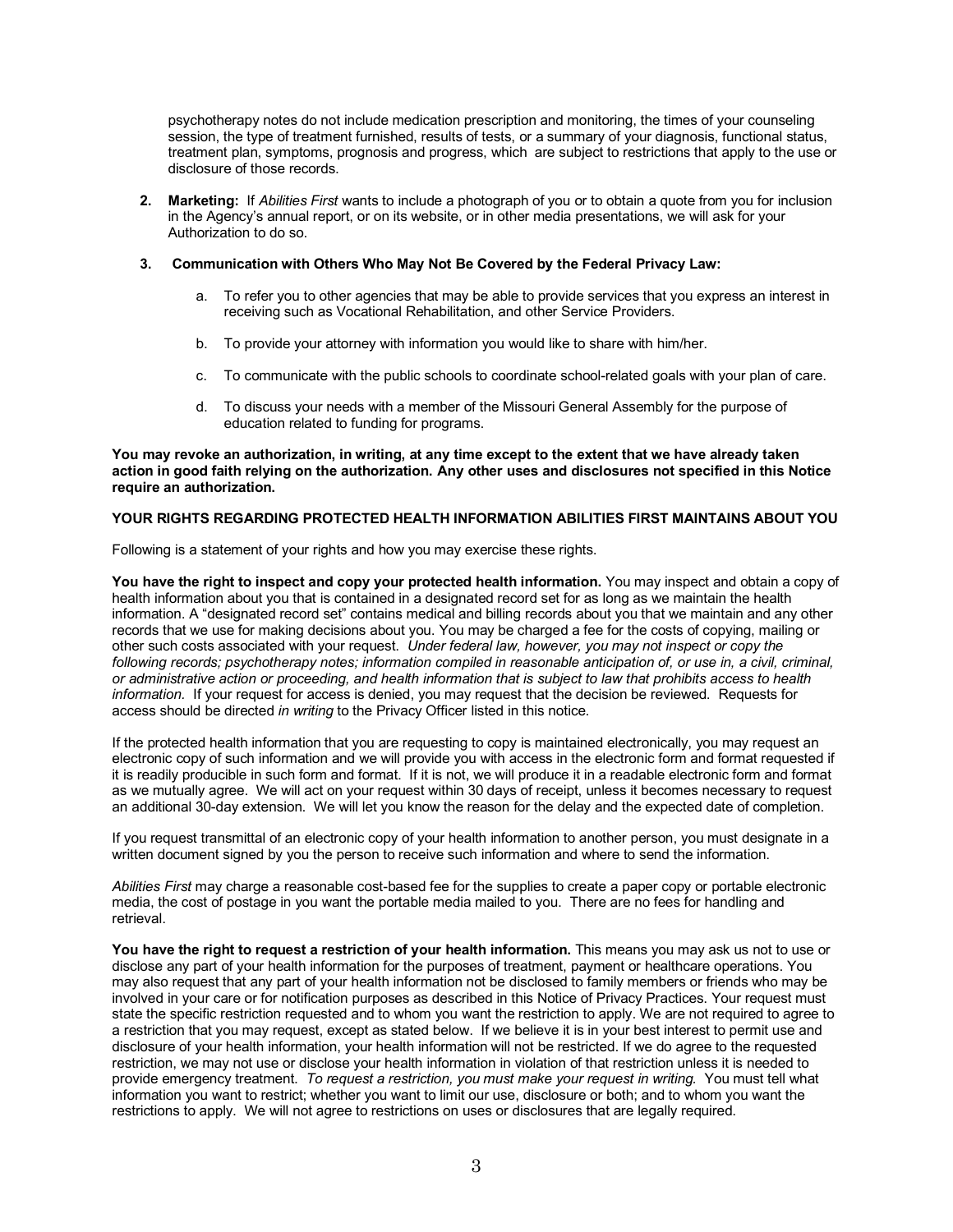If you request a restriction on the disclosure of protected health information to a health plan, and the disclosure is for the purpose of carrying out payment or health care operations and is not otherwise required by law, and the information pertains solely to a health care item or service for which you or a person on your behalf paid the covered entity out-of-pocket in full, we will restrict the disclosure of protected health information, but it is your responsibility to notify other providers with whom we may disclose your information of this restriction.

**You have the right to request to receive confidential communications from** *Abilities First* **by alternative means or at an alternative location.** Communications involving personal health information may be provided to you at an alternative location or by an alternative means of communication. We will accommodate reasonable requests if you clearly state on the request that disclosure could endanger you. To request confidential communications, *you must make your request in writing* to our Privacy Officer and specify how or where you wish to be contacted.

**You may have the right to request an amendment to your health information.** If you believe your personal health information is incorrect or that an important part of it is missing, you may request an amendment of health information about you for as long as we maintain this information. *You must request the amendment in writing and specify the reason for your request.* We may deny your request if the information was not created by us, is not part of the information that you are permitted to inspect and copy, it is accurate and complete. If we deny your request, you have the right to file a statement of disagreement with us, and we may prepare a rebuttal to your statement and will provide you with a copy of such rebuttal. Requests should be directed to our Privacy Officer.

**You have the right to receive an accounting of certain disclosures we have made, if any, of your protected medical/health information.** This right applies to disclosures for purposes other than treatment, payment or healthcare operations as described in this Notice of Privacy Practices. It excludes disclosures we may have made to you, to family members or friends involved in your care, or for notification purposes. You have the right to receive specific information regarding these disclosures that occurred during the six years prior to the date of the request, or such shorter time period as you may request. The right to receive this information is subject to certain exceptions, restrictions and limitations.

**You have the right to opt-out of receiving communications to raise funds for** *Abilities First* **when your protected health information would be used for the purpose of raising funds.** *Abilities First* does not solicit funds from its clients and does not anticipate that it will do so. Should the agency decide to engage in fundraising, you will have the opportunity to let us know that you do not wish to receive communications for the purpose of raising funds for *Abilities First*.

**You have the right to be notified if there is a breach of unsecured protected health information about you.**  We are required by law to maintain the privacy of your protected health information. If we use or disclose your unsecured protected health information in a way that is considered to be a breach, as defined by law, you will receive a notification of the breach of your unsecured protected health information from us.

**You have the right to obtain a paper copy of this notice from us**, upon request, even if you have agreed to accept this notice electronically. You may also obtain a copy of this notice at our website, www.abilitiesfirst.net.

#### **If you wish to exercise any of these rights, please contact Kim Hailey, Privacy Officer, at 417-886-0404.**

## **YOU HAVE THE RIGHT TO FILE A COMPLAINT**

Abilities First will not retaliate or penalize you for filing a complaint.

If you have questions or would like additional information, or if you believe your privacy rights have been violated, you may contact the *Abilities First Privacy Officer*, Kim Hailey for assistance or for further information about the complaint process.

If you are receiving services available through the **Department of Mental Health**, you may contact and file a complaint with the Department's Office of Constituent Services. The may do so online at http://dmh.mo.gov/constituentservices/index.htm and the toll-free number is 800-364-9687. You may write to the Department of Mental Health at P.O. Box 687, Jefferson City, MO 65102.

All persons also have the right to file a complaint with the Region VII **Office for Civil Rights, U.S. Department of Health and Human Services.** You may call them at 816-426-7277 or 816-426-7065 TDD. You may write to them at 601 East 12th Street, Room 248, Kansas City, Missouri 64106. You may fax your complaint by calling 816-426-3686. If you need help filing a complaint or have a question about the complaint form, please call the Office for Civil Rights toll free number at 1-800-368-1019.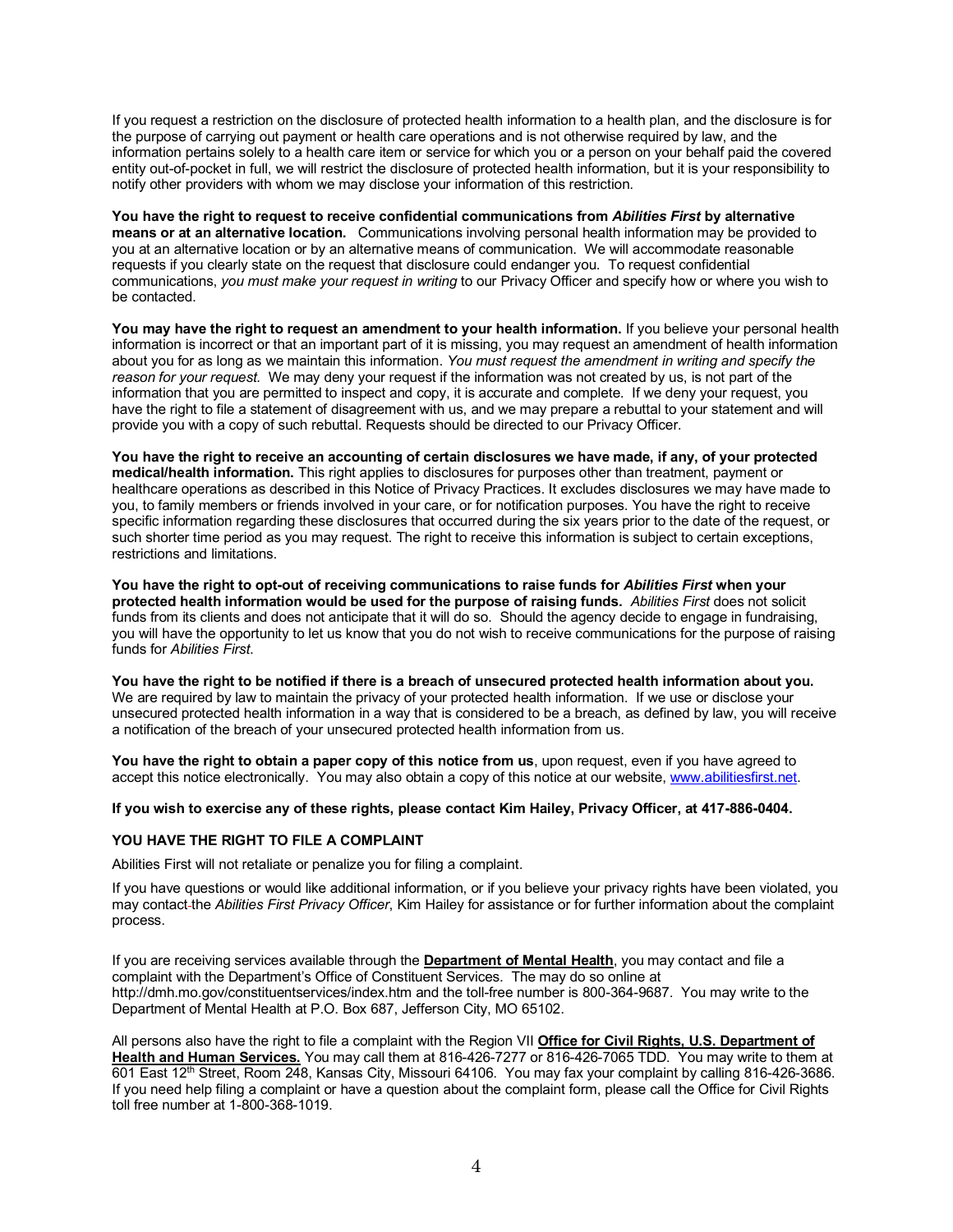It is recommended that you use the Office for Civil Rights Health Information Privacy Complaint Form, which can be found at http://www.hhs.gov/ocr/privacy/hipaa/complaints/hipcomplaintpackage.pdf. Complaint requirements:

- Submit your complaint in any written format by mail, fax, or email;
- Name the covered entity involved and describe the acts or omissions you believe violated the requirements of the Privacy Rule; and
- File within 180 days of when you knew that the act or omission complained of occurred. OCR may extend the 180-day period if you can show "good cause."

You may submit a complaint electronically with the same information requested on the Privacy Complaint Form. To do so, go to www.hhs.gov/ocr/privacyhowtofile.html.

This revised notice was published and became effective September 5, 2013.

We are required to abide by the terms of this Notice of Privacy Practices. We may change the terms of our notice at any time. The new notice will be effective for all protected health information that we maintain at that time. Our revised Notice of Privacy Practices is available on our website at www.abilitiesfirst.net, it is posted in our main office, and it is available at the main desk at our offices at 1370 E. Primrose, Suite A, Springfield Missouri, 65804. A paper copy may be sent to you in the mail.

If special accommodations are necessary for you to communicate a question or complaint, please let us know.

Revised September 5, 2013 kh, Revised February 19, 2016 kh, Reviewed August 24, 2017 kh, Reviewed September 23, 2018 kh, Reviewed February 28, 2019 kh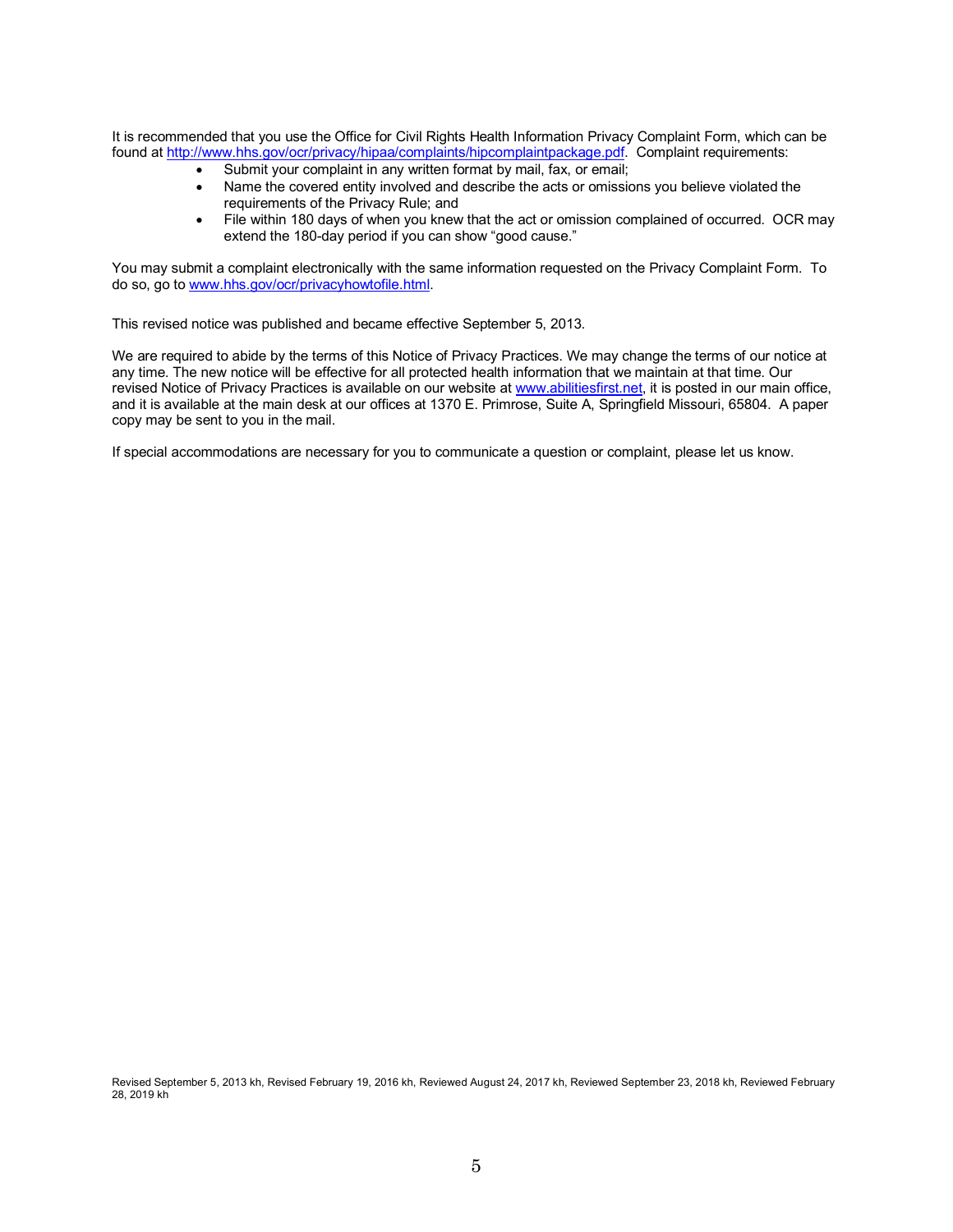

# **ACKNOWLEDGEMENT OF RECEIPT OF** *NOTICE OF PRIVACY PRACTICES*

 $\mathsf{I}, \underline{\hspace{2cm}}, \underline{\hspace{2cm}}, \underline{\hspace{2cm}}, \underline{\hspace{2cm}}$  have been

(Person Served or Personal Representative -- Printed Name)

provided the **Abilities First** *Notice of Privacy Practices*, on behalf of

\_\_\_\_\_\_\_\_\_\_\_\_\_\_\_\_\_\_\_\_\_\_\_\_\_\_\_\_\_\_\_\_\_\_\_\_\_\_\_\_\_\_\_\_\_\_\_\_\_\_\_\_\_\_\_\_\_\_\_\_\_\_\_\_\_\_\_\_\_. (Name of person served if person served is not the one executing this document.)

I understand that should I have any questions, or if I would like additional information or if I believe my privacy rights have been violated, I may contact the Abilities First Privacy Officer, the U.S. Department of Health and Human Services, or, if receiving services through funding provided by the Department of Mental Health, the Department of Mental Health Office of Constituent Services.